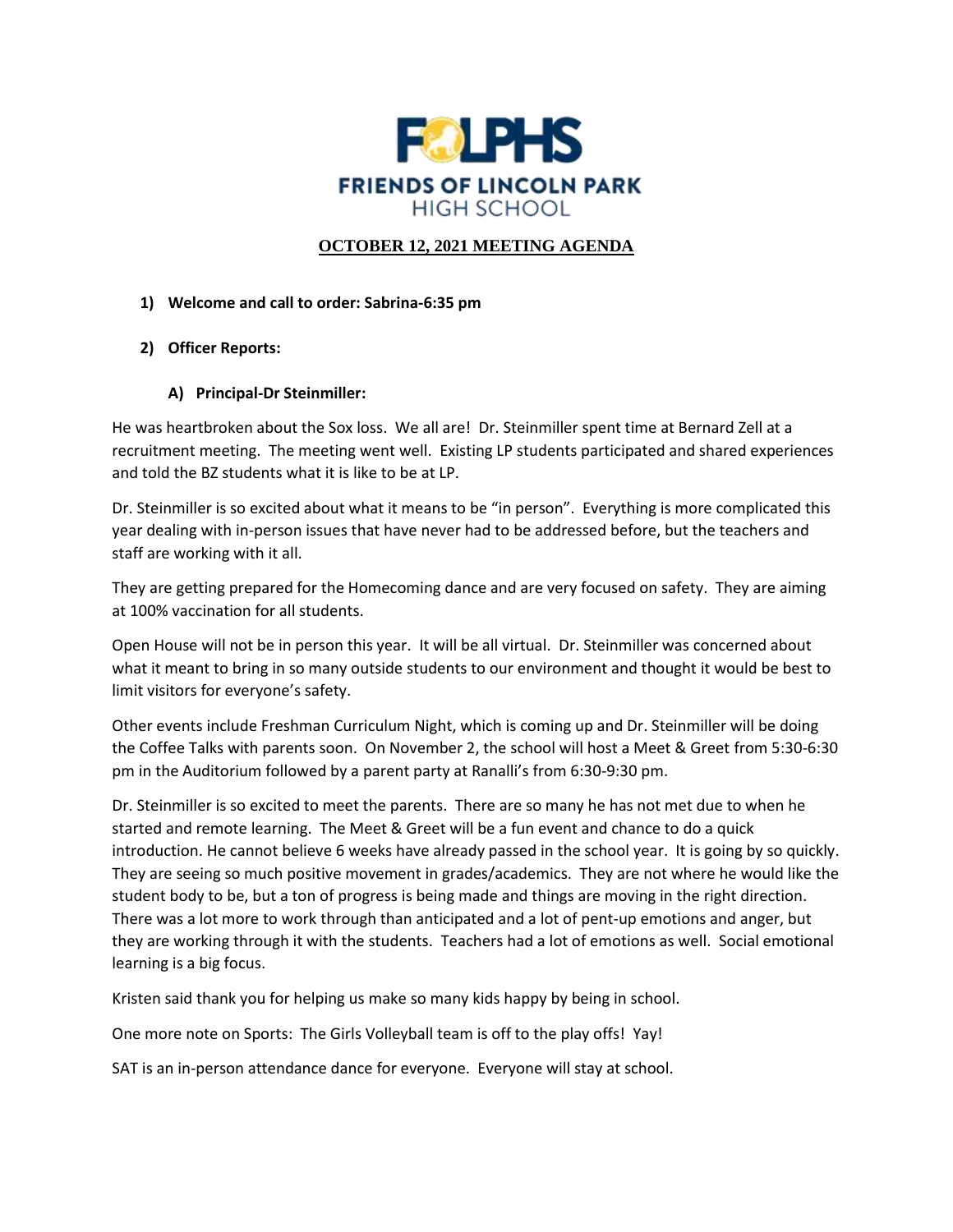LPHS has a couple signed Dali prints. FOLPHS has agreed to pay for them to be reframed since frames are damaged. Misha suggested getting security hanging hardware on the frames. It typically costs an additional \$5-10 but helps ensure that the artwork is installed securely to the wall, and it also ensure that the art is level.

Graduation planning was discussed. Dr. Steinmiller mentioned that we will not know about possible dates for graduation until January. They are interested in Soldier Field again. The cost was a flat fee. In the past graduation has been at Roosevelt University. Typically, the school pays for this, not CPS.

Question 1: Eury: Can parents be copied on schedule and paperwork (anything deadline related) requests/emails that go to students especially college items, opportunities for options outside of school? Eury found out there was an opportunity for her son to do something this past summer, but she never heard about it. She would have liked the chance to talk to her son about it.

Dr. Steinmiller: He will talk to Mr. Abed who working on the College & Career planning to ask him to copy parents.

Kristen suggested those opportunities get posted on LPHS and FOLPHS webpages.

Question 2: Luisa asked if college research and college visits would be excused absences? There are virtual visits, but there are also colleges that are doing in-person visits.

Dr. Steinmiller said yes, they will be excused.

Question 3: Luisa asked if the senior photos had been confirmed?

Dr. Steinmiller said that Jostens got status as a CPS vendor. Ms. Walters will be putting it on the calendar. They will need more than one day to take all the senior photos.

Question 4: Sabrina asked what the current vaccination stats are?

Dr. Steinmiller said that 300 kids out of 2100 are vaccinated as of today. They are trying to get them uploaded as quickly as possible. Some vaccination records are only submitted when kids are faced with quarantine. Ms. Sulpeveda is working on a marketing piece that communicates studies on vaccinations. They are also working with Alderman Smith on a vaccination event. It is a complicated process to host a vaccination event, but the school would like to host.

Question 5: Sara asked if the parent-teacher conferences will be virtual?

Dr. Steinmiller stated that they will only be virtual. Many attendees noted that virtual is very efficient for parents and teachers.

#### **B) President- Sabrina:**

Welcome to everyone especially those new to FOLPHS!

Sabrina is excited for the upcoming in-person coffee events with the principal. The first meet up with be November 2 at school. If you have ideas of where future coffee events can be hosted near school, please email the Sabrina.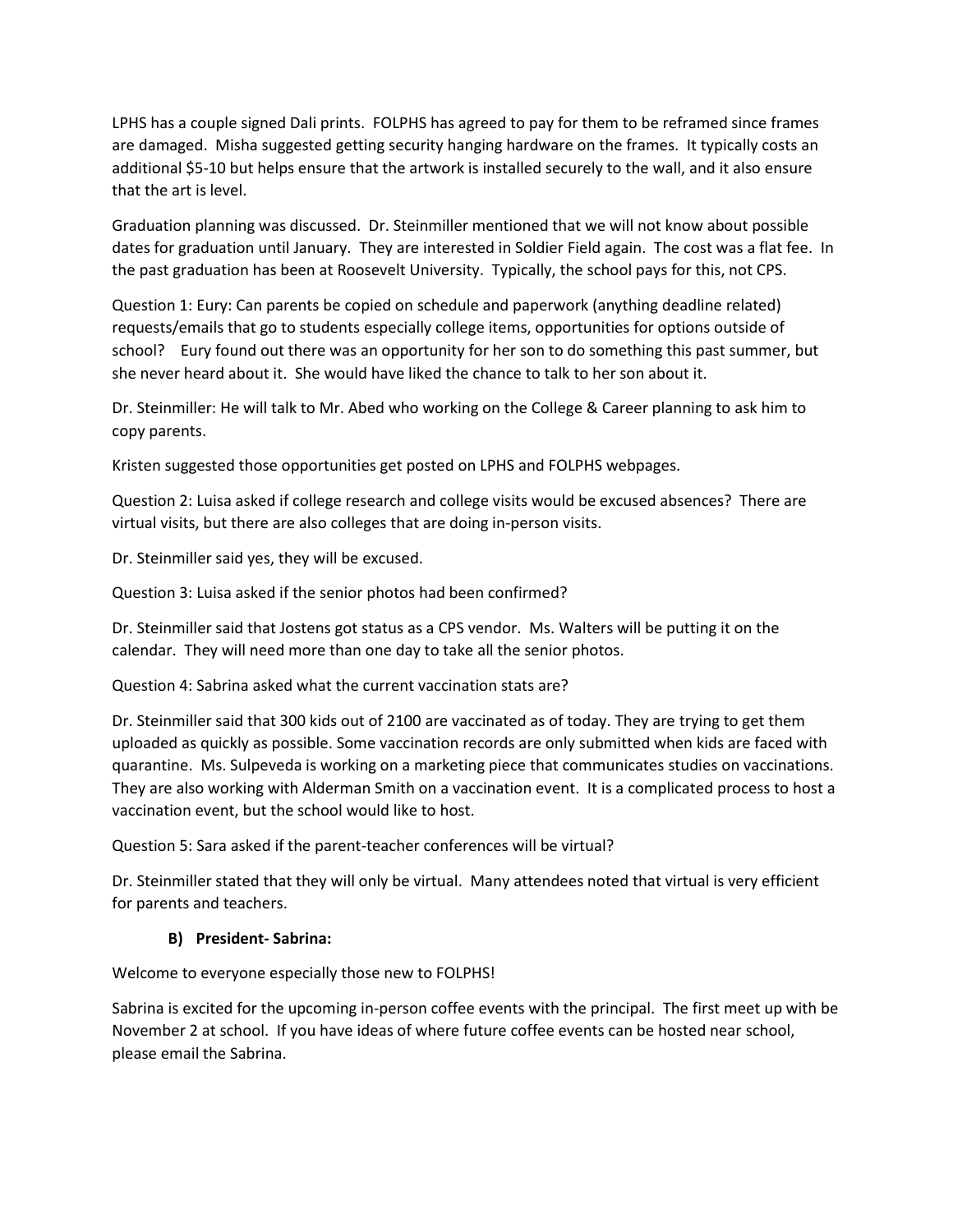Ms. Watson asked if FOLPHS could pay for the DJ for the dance and pep rally. The cost is \$600 for each event. Sara made a motion to have FOLPHS pay for the DJ costs for both the dance and pep rally. Kristen seconded the motion. A vote was taken, and all voted in favor so the motion passes.

Sabrina made a motion to add Michele Berman and Beth O'Connor to the Board since they are the Open House committee chairs. Kristen seconded the motion. All voted in favor and the motion passed.

Sabrina asked everyone on the Board to update their photos on the FOLPHS website.

- **C) Treasurer- Christina:** not present. No report.
- **D) Secretary- Misha:**

Review of September meeting minutes. Sabrina made a motion to approve the minutes. Sara seconded the motion. All voted in favor of approval and the motion passed.

## **3) Committee Reports**

A) **Diversity, Equity, and Inclusion-**Julie Molina:

The DEI is looking into putting together an LP cookbook. They are getting quotes on the book. They will be sending out a survey to find out the interest level of the LP community. They will also ask about possible book names. They will need to order a minimum of 100, but 200 is cheaper. Cost is between \$5-10 per book. The sell price will be \$25 per book. The goal is to have the book completed so it can be a gift for Mother's Day.

Possible name of the book: A Culinary Celebration of LP Diversity.

Ms. Tookey suggested asking students for names. She also suggested that they do a sample page and put in the newsletter or in a special email to show people what the cookbook will be like. Someone suggested that they do a sample like a Kindle book page. Ms. Tookey asked if there was a possible way to tie in the cookbook to a Potluck like what the IB program has done?

Sabrina asked if the cookbook could somehow tie into the Spring Parent Party? How do we launch the book? March 4 is our Spring Party.

Suzanne suggested that the cookbook have categories and that they tie to different cultures.

Question: Suzanne asked if there will be presales?

Julie stated that they would like to do mostly presales.

The DEI Committee is going to meet the first Thursday of every month. The next meeting is Thursday, November 4 from 8 to 9 pm. They will put information about the meeting in the newsletter.

## **B) IB Liaison- Venecia Sanchez: Not present**

Ms. Tookey gave the IB update. For the first two years there are a large number of students that do the Middle Years program for IB, but typically about 500 students participate in the Diploma Program. 30 to 40 students go into the career programs including ROTC, Performing Arts, Paint/Drawing, Digital Arts. They have just added CP Drama, CP Sports Exercise and are working on a partnership with DePaul University. They are working on a presentation on the new programs.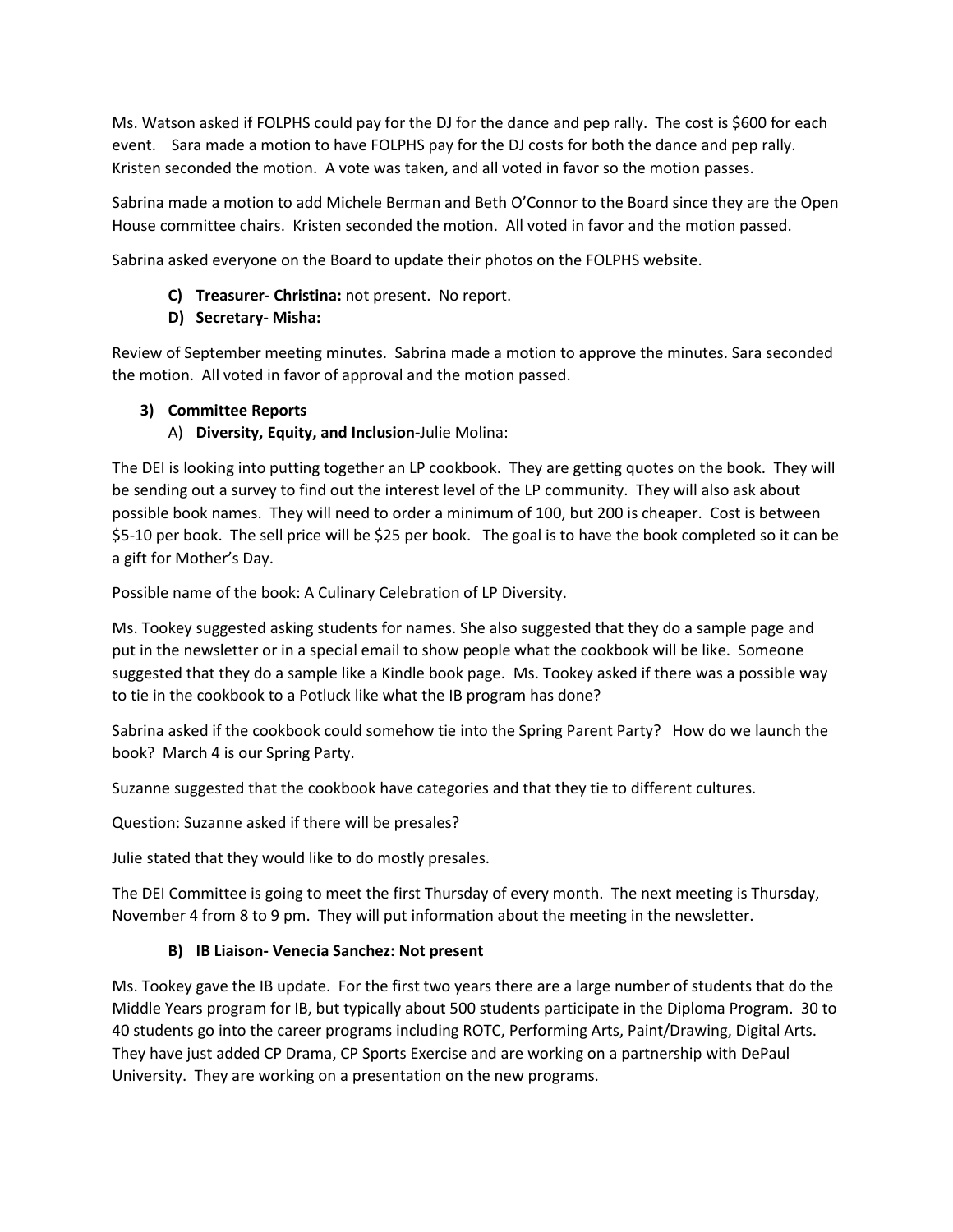Ms. Tookey also noted that there will be live music performances in the building on October 14 at the Fall Choir Concert.

There will be a virtual Freshman Curriculum night on October 19 from 6 – 7:30 pm. IB will have presentations in math, English, World Languages, and the arts. There will be an opportunity to ask questions. It will be the same format as last year.

## **C) Wish List- Sabrina Spitznagle:**

We are hoping to roll out the Wish List by the date of the Meet & Greet on November 2. It was suggested that a slide show be put together to show what was accomplished last year with the money raised from the Wish List fundraiser.

## **D) Teacher Appreciation- Kristen Feurer and Sabrina Spitznagle:**

They have passed out taffy apples to teachers and staff for Halloween. On report card pick up day, November 18, they will give out a coffee mug with Starbucks gift cards to the teachers.

# **E) Brick Drive- Eury Chrones:**

The installation will start on November 1. Bricks are complete and ready, but the installer had a delay. Eury has received lots of emails asking if bricks are still on sale. She asked if it is still being advertised on the marquee? If so, Sabrina will have it removed.

# **F) Spirit Wear-Luisa Shortall:**

They did their first in-person sales September 23 and 24. They sold \$5,000 in sales. Their best customers were security guards and teachers! Plaid pajama bottoms remain super popular and are sold out. They next sale dates will be October 18 and 19 went she is restocked. Possible future sale dates are December 16 and 17. Overall things are going great. They do need more volunteers but are all set for October dates. Luisa suggested having some spirit wear as a raffle item for the Spring party.

- **G) Social Media- Debra Sitar:** Not present
- **H) Marketing & Communications- Sara Shacter & Rebecca Eden:**

First Stage event is October 14. She hopes everyone can attend and support the program which raises money to update the performance venues.

Rebecca mentioned that there are 51 businesses that are part of the directory. They are not planning on opening again this year for additional businesses. Rebecca, Sabrina, and Sara need to meet to finalize a letter to the business directory members and connect them to one another.

# **I) Open House- Michele Berman and Beth O'Connor:**

Thank you to Sabrina for the quick response to emails. The Open House will be virtual but will be held on November 6 from 12-2:30 pm. They had to move the date because of CPS testing dates which would affect who could attend.

The video that Chris Sato worked on is complete. It's a good video. Date is on the website. Michele asked if we could put it on the marquee? There will be a welcome, breakout sessions for both parents and students. There will be a panel discussion for parents and students. From previous feedback,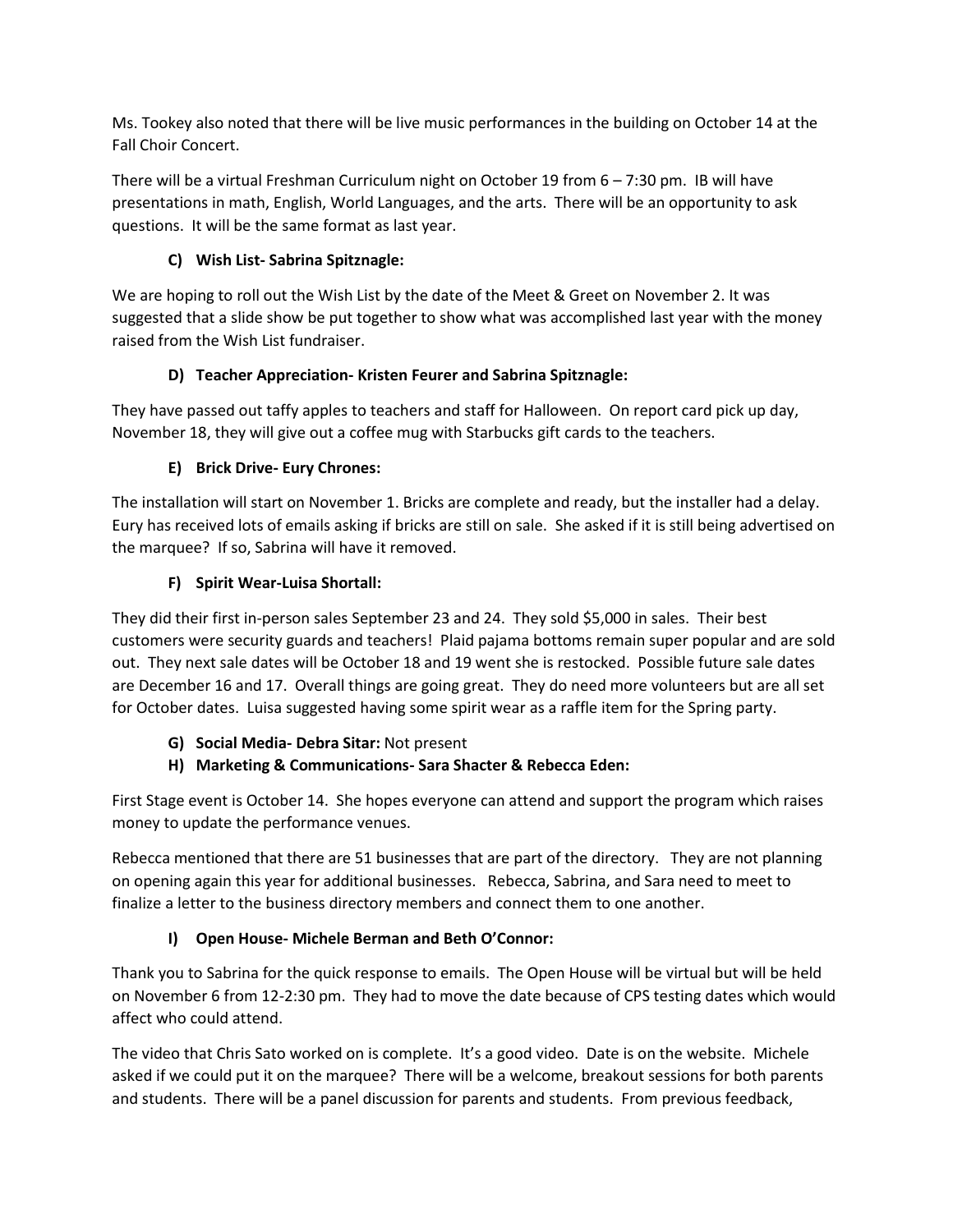parents requested more time with teachers. Mr. Stucky is working on the agenda. Details on registration are coming soon. Sara stated that there will be one post that can be sent to feeder schools. Beth asked everyone to reach out to their contacts at other schools. Michele stated that the virtual Open House is appreciated by volunteers and parents. Other schools are having trouble getting enough volunteers per Sara. Sara was going to send Robin's (from last year's Spring party) contact info to Michele for the Open House. The deposit was approved by FOLPHS.

### **J) Spring Parent Party- Suzanne Rovner:**

The party is Friday, March 4. She is working with Galleria Marchetti on the room size. They are trying to figure out how to best spread attendees out, still make the room feel full, and not have too little/too much space. They are looking into blackjack tables or an activity. Deposit was paid two years ago. Christy will work on a Save the Date communication.

Kristen and Suzanne will meet to discuss live and silent auction items. Kristen will lead live auction. They do need volunteers to help with silent auction. Everyone can participate. If everyone just gets one or two items from the businesses that they frequent like your favorite restaurants, hairdresser, nail salons, etc. We need small donations and large ones. You can start soliciting ASAP.

Misha asked if we have a solicitation letter to send out?

There will be some items that we have had in the past like parking spots, seats at graduation, etc.

#### **K) Community Fundraising-Jodi Torzewski:**

Chipotle will be November 2 from 4 to 8 pm. Sabrina stated that they will change the date because of the Meet & Greet and Parent Party. Lou Malnati's will be in December.

**Old Business:** None

**New Business:** Next meeting, November 9 at 6:30 pm.

**Adjourn:** 8:03 pm

#### **Attendees:**

Sabrina Spitznagle

Kristen Feurer

Misha Mann

Sara Schacter

Michele Berman

Eury Chrones

Luisa Shortall

Suzanne Rovner